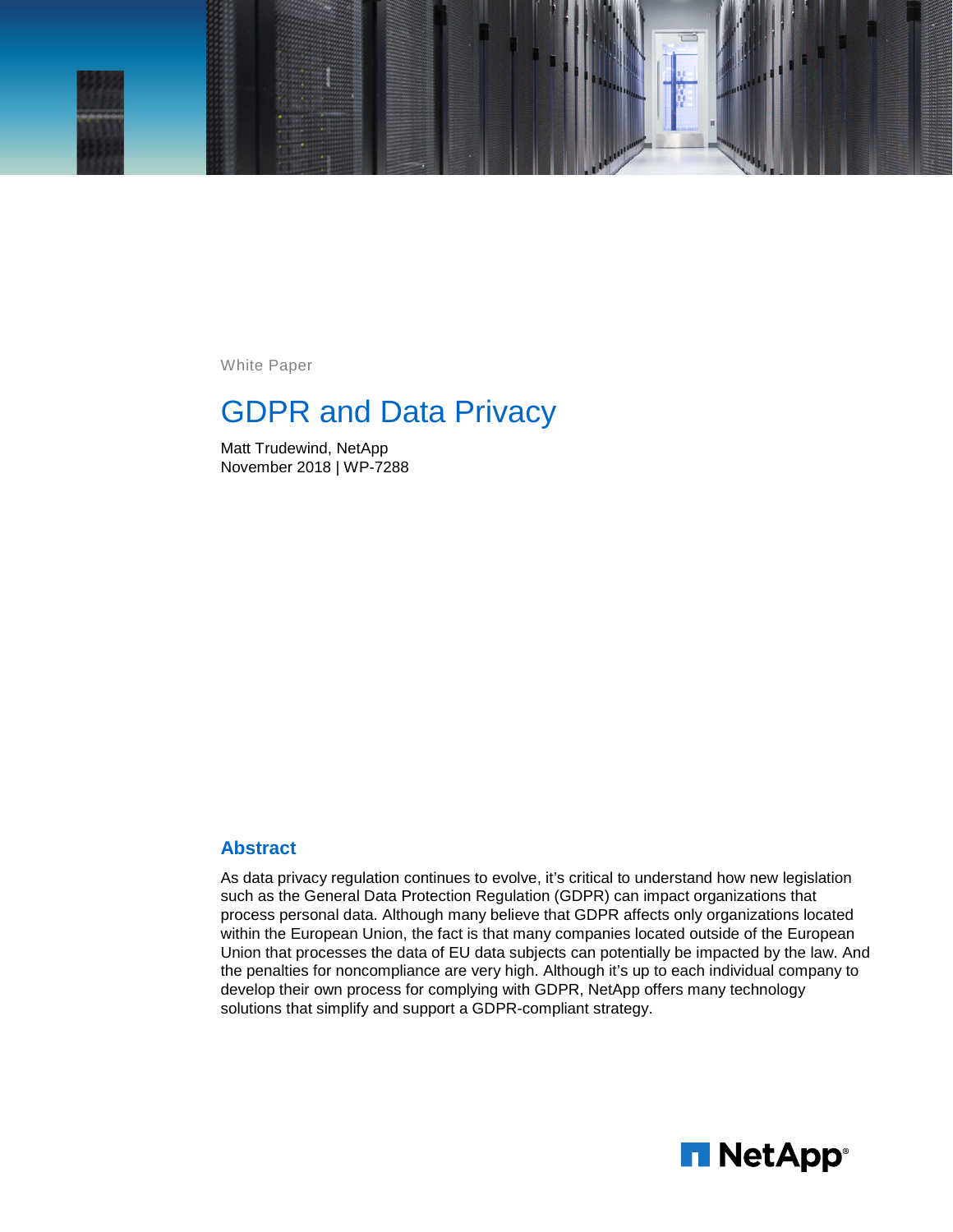#### **TABLE OF CONTENTS**

| 1            |     |  |  |  |  |  |  |
|--------------|-----|--|--|--|--|--|--|
|              | 1.1 |  |  |  |  |  |  |
|              | 1.2 |  |  |  |  |  |  |
|              | 1.3 |  |  |  |  |  |  |
| $\mathbf{2}$ |     |  |  |  |  |  |  |
|              | 2.1 |  |  |  |  |  |  |
|              | 2.2 |  |  |  |  |  |  |
|              | 2.3 |  |  |  |  |  |  |
|              | 2.4 |  |  |  |  |  |  |
|              | 2.5 |  |  |  |  |  |  |
|              | 2.6 |  |  |  |  |  |  |
|              | 2.7 |  |  |  |  |  |  |
|              | 2.8 |  |  |  |  |  |  |
|              | 2.9 |  |  |  |  |  |  |
|              |     |  |  |  |  |  |  |
|              |     |  |  |  |  |  |  |
| 3            |     |  |  |  |  |  |  |
|              |     |  |  |  |  |  |  |
|              |     |  |  |  |  |  |  |

#### **LIST OF FIGURES**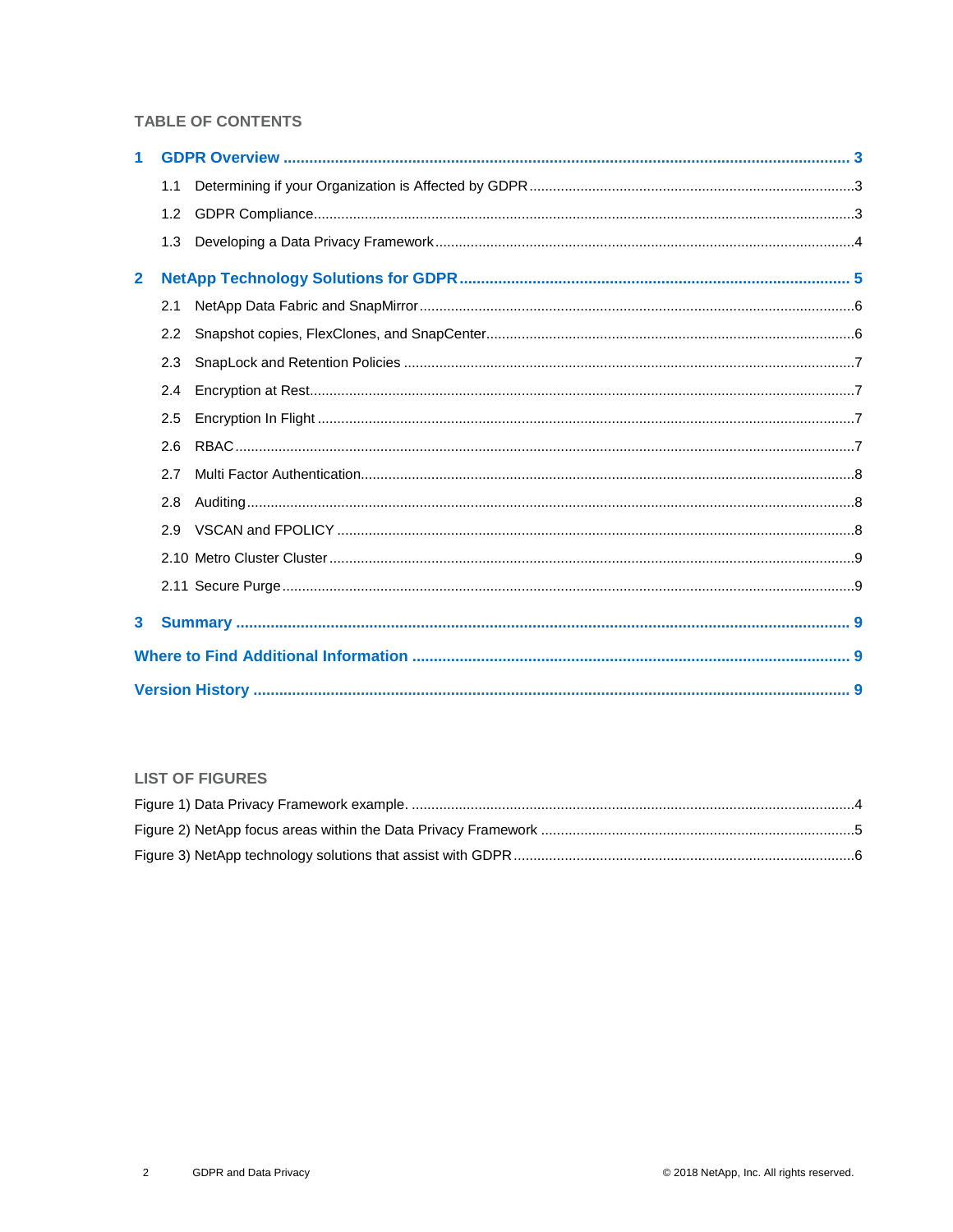## <span id="page-2-0"></span>**1 GDPR Overview**

The General Data Protection Regulation (GDPR) is a European Union data privacy law that, as of May 25, 2018, replaced the existing Data Protection Directive. The primary goal of the GDPR is to protect the personal data of EU data subjects. A data subject can be defined as any individual who has their personal data collected, stored, or processed. The primary goal is addressed by a wide range of requirements for organizations that process the personal data of EU data subjects. The penalties for noncompliance with GDPR can reach the greater of  $\epsilon$ 20 million or 4% of the organization's revenue. GDPR is probably only the beginning of a wave of new data privacy legislation. Therefore, it's important to develop an overall framework, based on privacy by design, for dealing with GDPR, and other privacy regulations as well.

### <span id="page-2-1"></span>**1.1 Determining Whether Your Organization Is Affected by GDPR**

At first glance, it might seem that only EU-based companies need to worry about GDPR. However, the law also applies to organizations outside of the EU that process personal data of an EU data subject in connection with goods or services offered within the EU or monitors the behavior of individuals within the EU. Organizations must determine whether they are impacted by GDPR . Where an organization is impacted by GDPR, it is very important to have a data privacy compliance strategy in place.

Examples of personal data include but are not limited to the following:

- Name
- Date of birth
- IP address
- **School**
- **Employer**
- Driver's license
- Credit score

#### <span id="page-2-2"></span>**1.2 GDPR Compliance**

Currently, there is no official GDPR certification body, which means that organizations can use many different strategies, techniques, and methods to achieve compliance.

When it comes to the strict interpretation of GDPR legislation, the NetApp<sup>®</sup> product portfolio allows customers to adhere to specific portions of the legislation, but it is important to remember that technology only facilitates a company's overall compliance process.

You might assume that simply purchasing a product or solution that is marketed as "GDPR Compliant" is all that is required to avoid an audit and/or a fine. However, using the underlying technology or solution does not automatically make the organization GDPR compliant. For example, NetApp does not claim that simply buying a NetApp product or solution makes an organization GDPR compliant. This is because GDPR compliance is more about the processes and procedures for handling the personal data of EU data subjects that are in place in an organization than it is about which product or solution was used to process and store that data.

It's important to evaluate how your company collects and stores personal data. A company that does not collect or store any EU personal data might already be GDPR compliant. Once you understand how personal data is stored and collected, your goal should be to develop a data privacy framework that leverages technology to simplify the compliance process. Having a known process or framework for dealing with a privacy law like GDPR puts your company in a defensible position if a legal situation arises.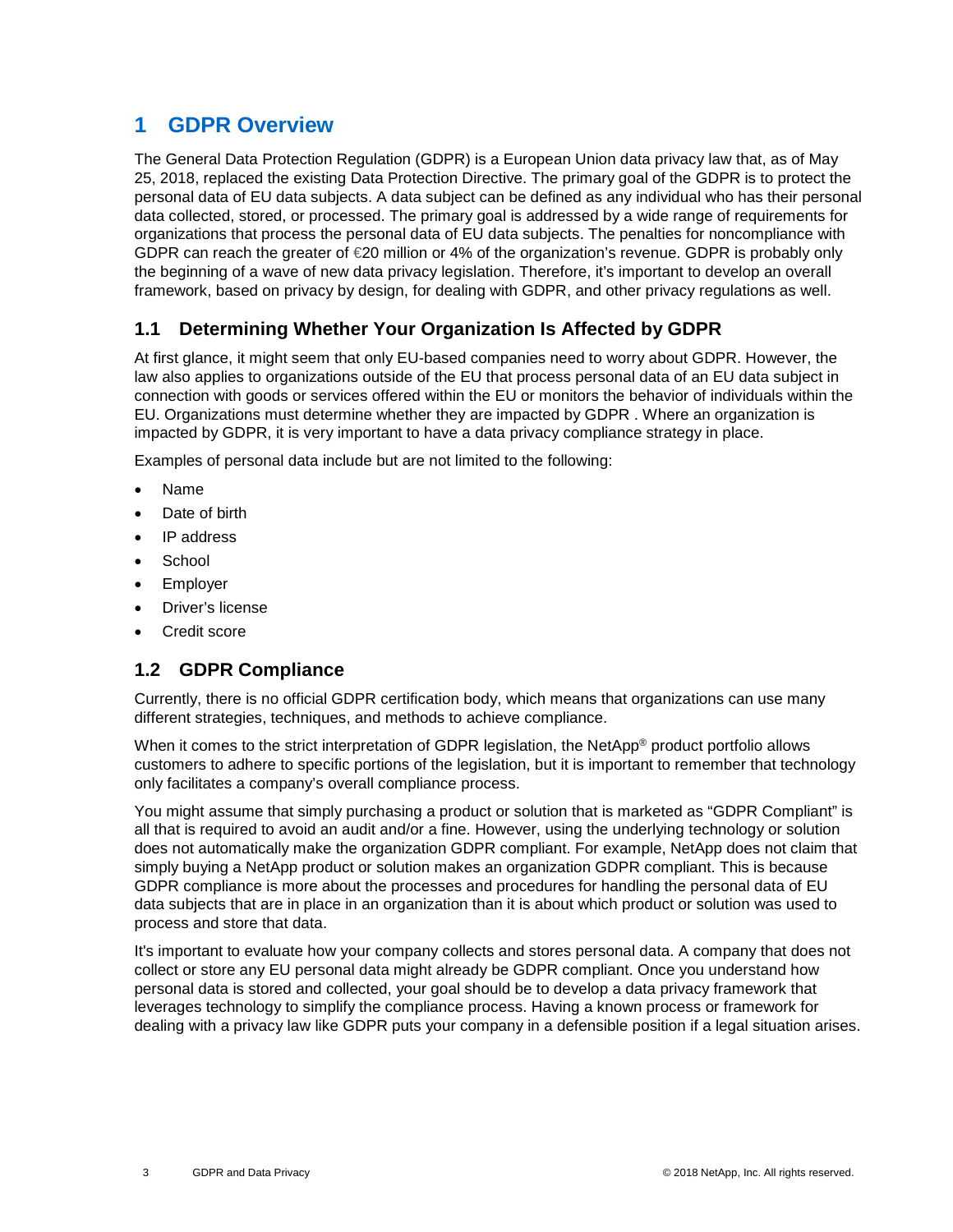### <span id="page-3-0"></span>**1.3 Developing a Data Privacy Framework**

The goal of any organization should be to develop a repeatable and traceable process for all privacyrelated issues.

A data privacy framework is essentially a customer-defined end-to-end repeatable process that describes how data privacy is handled throughout the data's life within the organization. The framework defines items like who has access to the data and where the data is stored. Figure 1 is an example of NetApp's perspective of a data privacy framework.

<span id="page-3-1"></span>**Figure 1) Data privacy framework example.**



Sample data privacy framework definitions:

- **Govern.** Defines the policies and procedures of how data is to be used, controlled, and retained.
- **Identify and validate.** The process of finding the organization's data and validating that the type of data being captured is correct for the organization.
- **Deploy and manage.** Determines the organization's strategy and policies for how data is deployed and managed, including breach detection.
- **Secure and protect.** Determines the organization's methodology for making data secure, available, and protected.
- **Respond.** Defines the process of how the organization responds to a data breach, audit, or user request for data.

With this framework in place, your organization is in a better position to pass any audit that might come up and avoid any fines. Because the penalties for a violation of GDPR are quite high, it's crucial to have an internal process in place before an audit occurs.

The framework is not limited to GDPR. Once the process is defined and in place, it can be leveraged for future privacy law changes as well.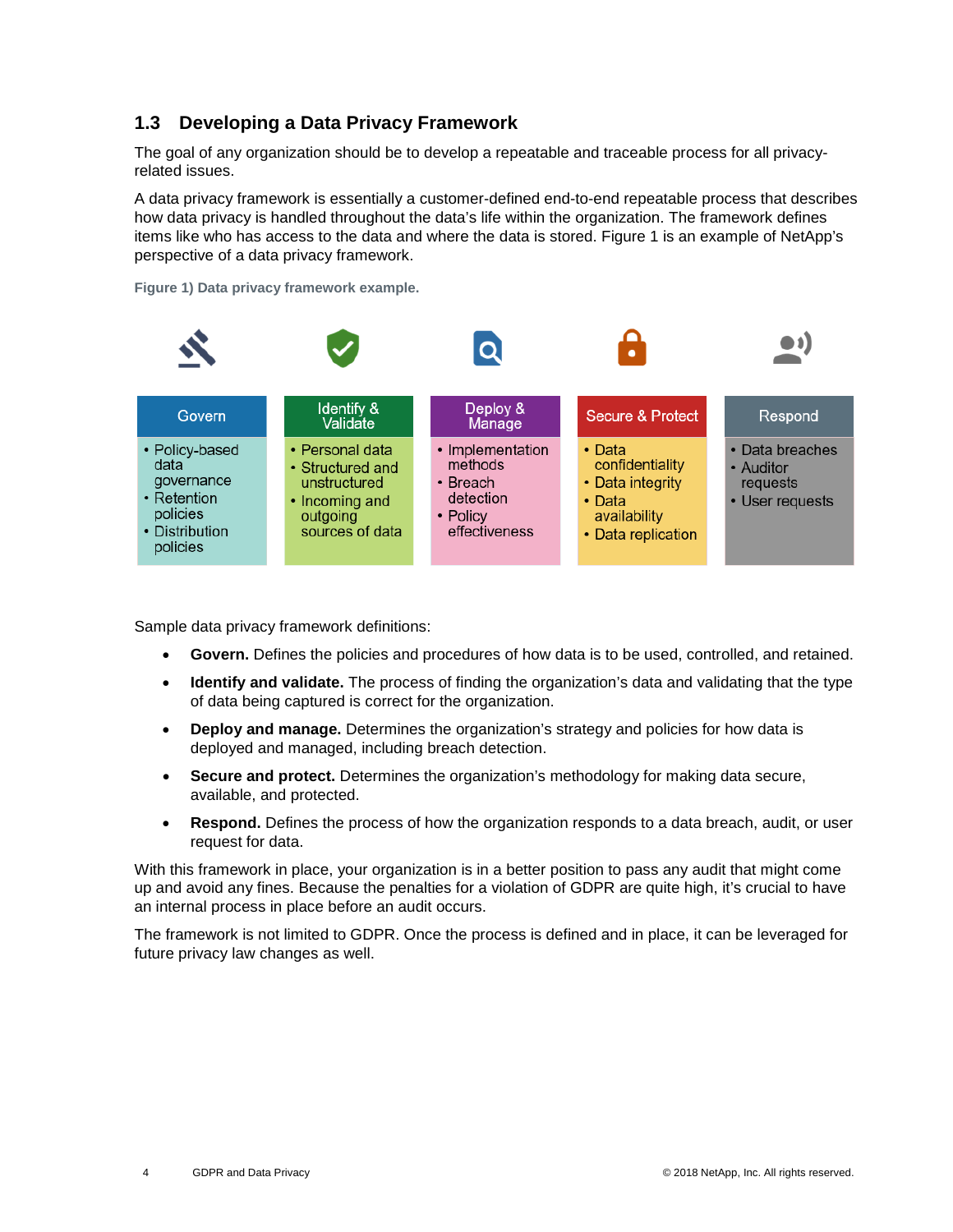# <span id="page-4-0"></span>**2 NetApp Technology Solutions for GDPR**

This section describes how NetApp technologies can assist in working toward GDPR compliance. As mentioned earlier, however, keep in mind that technology solutions only help to enable the overall compliance process.

The NetApp solutions shown in [Figure 2](#page-4-1) do not entirely solve every item mentioned in this article. However, the solutions greatly simplify the overall development of the privacy framework.

This section discusses some of the NetApp solutions that assist in developing the three areas of the data privacy framework shown in Figure 2. Figure 3 is a graphical overview of the key NetApp technical solutions that assist with GDPR.



<span id="page-4-1"></span>**Figure 2) NetApp focus areas in the data privacy framework.**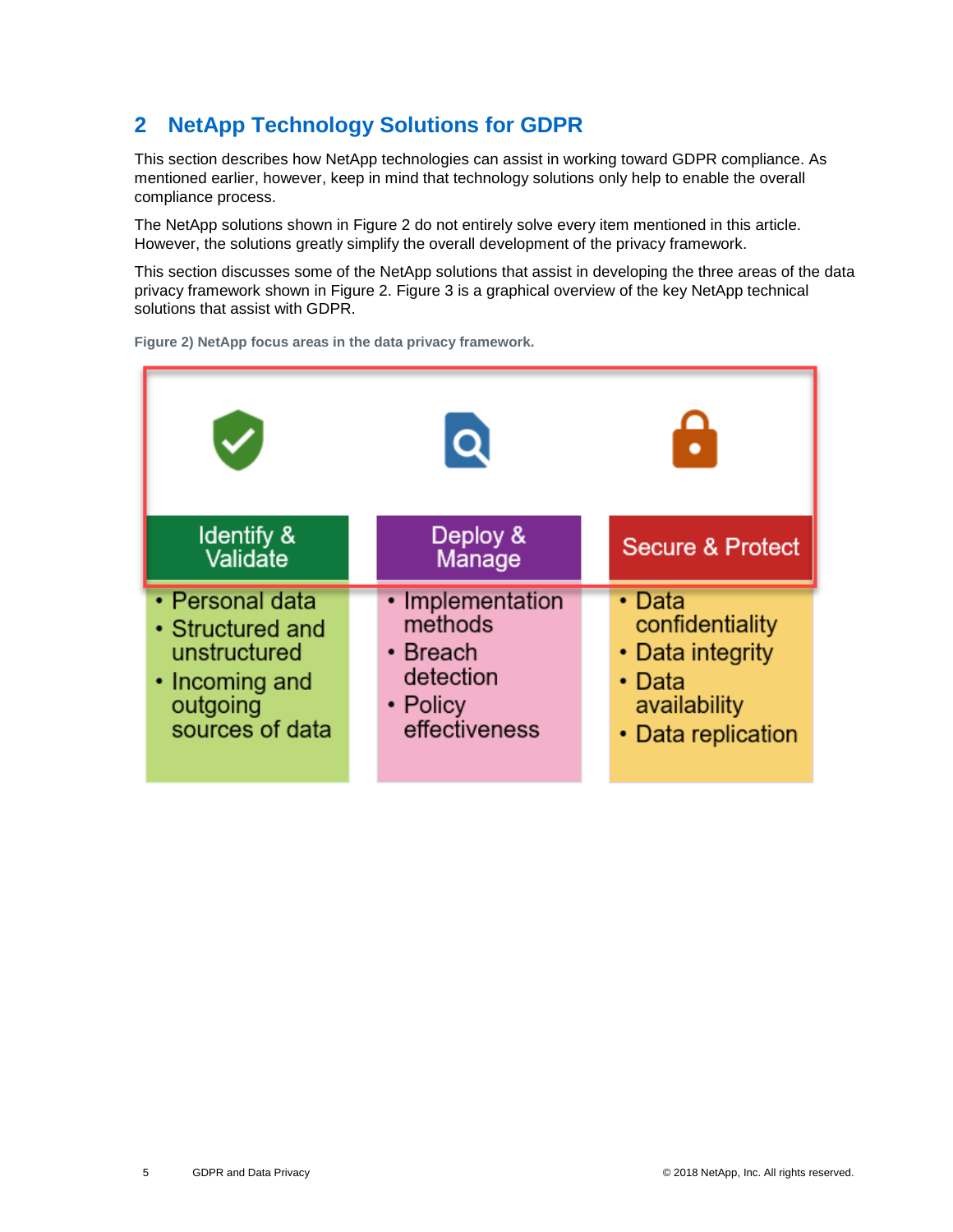<span id="page-5-2"></span>**Figure 3) NetApp technology solutions that assist with GDPR.**



## <span id="page-5-0"></span>**2.1 NetApp Data Fabric and SnapMirror**

NetApp Data Fabric allows organizations to locate their data by using SnapMirror<sup>®</sup> based technologies where they need it, whether that is on the premises, at a third-party service provider, in the cloud, or a combination of all three. It also allows the data to be moved seamlessly within the hybrid cloud across all of these different locations by using the same underlying SnapMirror technology.

Data Privacy Framework Definition:

- Identify and validate
- Deploy and manage
- Secure and protect

Related GDPR Articles:<https://gdpr-info.eu/>

- Article 20: Right to Data Portability
- Article 25: Data Protection by Design and by Default
- Articles 44 50: Transfers of Personal Data

#### <span id="page-5-1"></span>**2.2 Snapshot Copies, FlexClone Volumes, and SnapCenter Software**

NetApp ONTAP<sup>®</sup> Snapshot™ technology creates point-in-time copies of data that can be used to restore that data as needed. This capability is particularly valuable to aid in quick ransomware recovery. Snapshot copies also allow the instant creation of a separate online instance of the data by using the ONTAP FlexClone® technology. The FlexClone instance can look exactly like the original data at the time the copy was taken. Using third-party masking technology and NetApp SnapCenter®, the FlexClone data can be anonymized and processed without affecting the original data.

Related GDPR Articles: <https://gdpr-info.eu/>

- Article 6: Lawfulness of Processing
- Article 17: Right to Erasure (Right to Be Forgotten)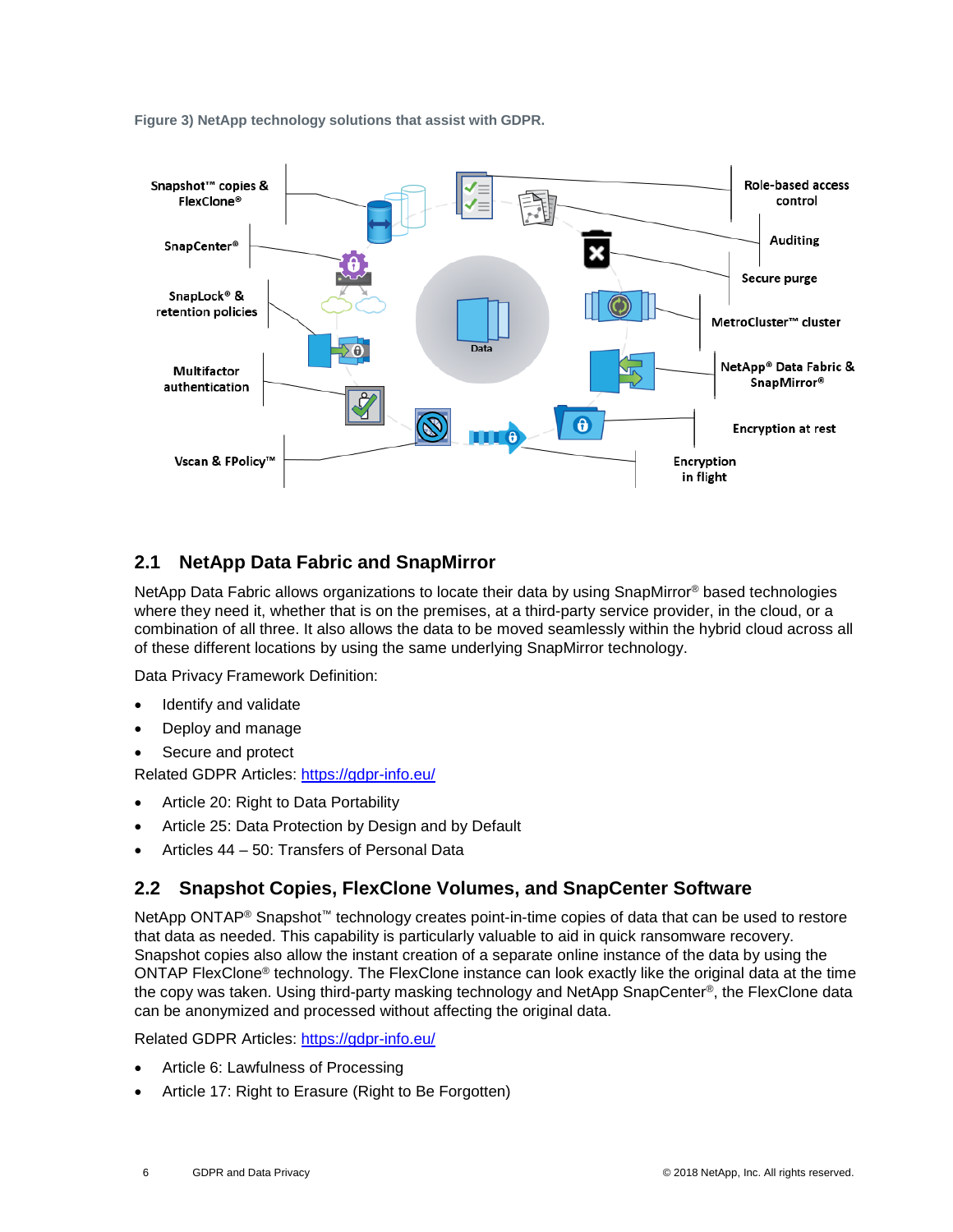- Article 25: Data Protection by Design and by Default
- Key Issues: Privacy by Design
- Article 35: Data Protection Impact Assessment
- Articles 44 50: Transfers of Personal Data

#### <span id="page-6-0"></span>**2.3 SnapLock and Retention Policies**

ONTAP SnapLock® compliance software uses a data retention policy to prevent any change to the data after the first write for a predetermined period of time. Once the data is written, no one can change or modify it until the SnapLock retention period has expired, providing immutable data storage.

Related GDPR Articles: <https://gdpr-info.eu/>

- Article 35: Data Protection Impact Assessments
- Articles 44 50: Data Transfers

#### <span id="page-6-1"></span>**2.4 Encryption at Rest**

ONTAP can prevent data theft or loss by using encryption at rest, which makes it possible to encrypt data while it's resting by using hardware such as NetApp Storage Encryption (NSE), which encrypts the disk drives, or by using software such as NetApp Volume Encryption (NVE) to specify which volumes to encrypt. NetApp E-Series systems also provide a hardware disk encryption solution called full-disk encryption (FDE). Encryption at rest makes sure that even if an entire disk shelf is stolen, the data cannot be read.

Related GDPR Articles: <https://gdpr-info.eu/>

- Key Issues: Privacy by Design
- Article 32: Security of Processing
- Articles 44 50: Data Transfers

#### <span id="page-6-2"></span>**2.5 Encryption In Flight**

ONTAP provides file-level protocol encryption for both NFS (through KRB5P) and SMB (SMB3 encryption) while the data is transmitted across the network. It supports AES-256 encryption level and ensures that the data reaches the destination without being compromised during transit.

Related GDPR Articles: <https://gdpr-info.eu/>

- Key Issues: Privacy by Design
- Article 32: Security of Processing
- Articles 44 50: Data Transfers

#### <span id="page-6-3"></span>**2.6 RBAC**

Role-based access control (RBAC) allows administrative accounts to be restricted and/or limited in what actions they can take on the system. Both ONTAP and E-Series systems support this capability, which prevents a single account from being allowed to perform all potential actions available on the system.

Related GDPR Articles: <https://gdpr-info.eu/>

- Key Issues: Privacy by Design
- Article 32: Security of Processing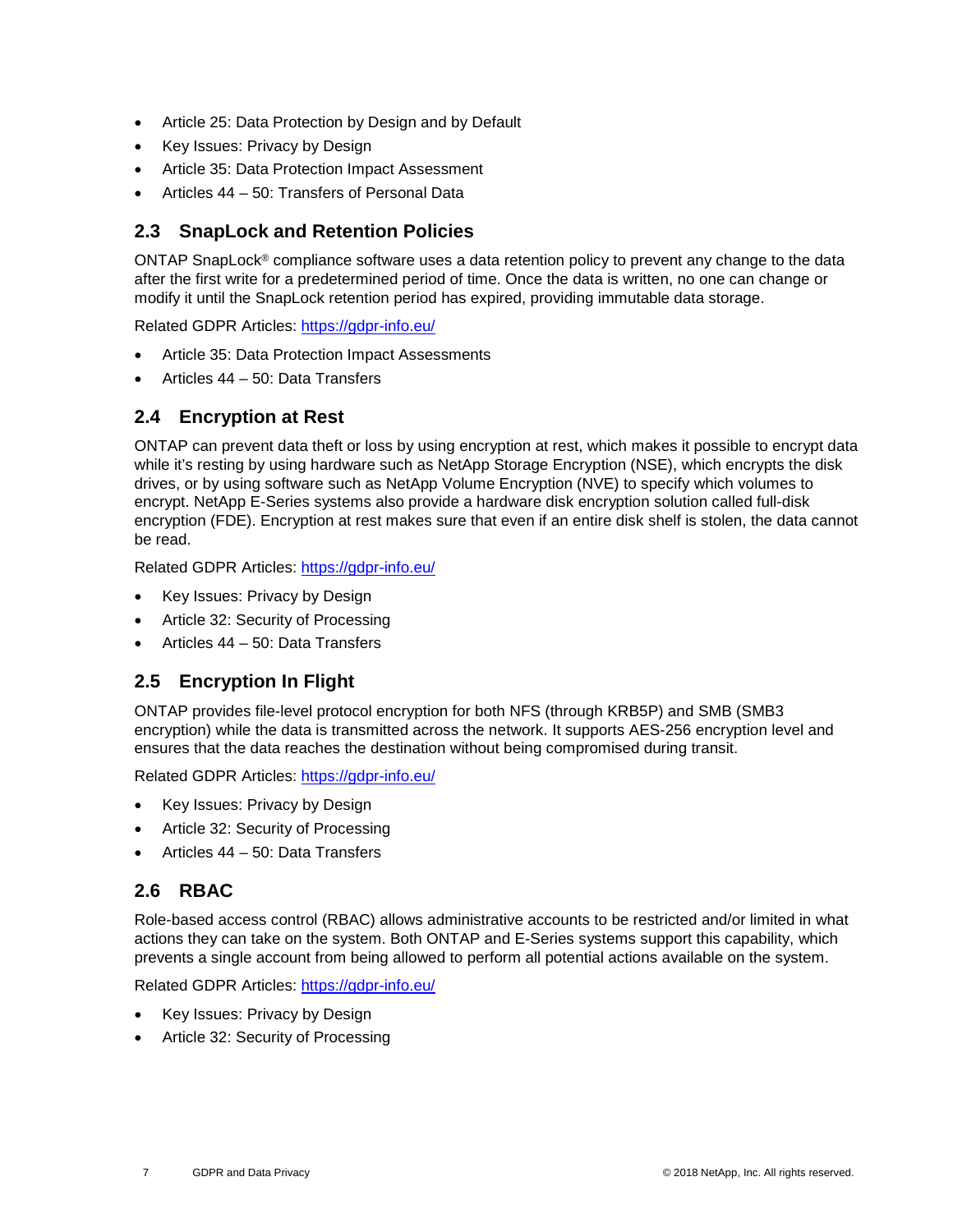### <span id="page-7-0"></span>**2.7 Multifactor Authentication**

Multifactor authentication (MFA) can be configured to mandate authentication of system administration accounts through a verified third-party identity provider. This process helps to verify that an actual administrator is the one using the admin account.

Related GDPR Articles: <https://gdpr-info.eu/>

- Key Issues: Privacy by Design
- Article 32: Security of Processing

#### <span id="page-7-1"></span>**2.8 Auditing**

ONTAP and E-Series both have verbose audit logging capabilities by default, which provides a full record of what has occurred on the system in case of an audit.

Related GDPR Articles: <https://gdpr-info.eu/>

- Article 7: Conditions for Consent
- Article 15: Right of Access
- Article 16: Right to Rectification
- Article 17: Right to Erasure (Right to Be Forgotten)
- Article 18: Right to Restriction of Processing
- Article 20: Right to Data Portability
- Article 21: Right to Object
- Article 33: Notification of a Personal Data Breach to the Supervisory Authority
- Article 34: Communication of a Personal Data Breach to the Data Subject
- Article 35: Data Protection Impact Assessment

#### <span id="page-7-2"></span>**2.9 Vscan and FPolicy**

ONTAP Vscan and FPolicy™ are aimed at malware prevention. Vscan provides a way for NetApp antivirus scanner partners to verify that files are virus free. FPolicy integrates with NetApp partners to monitor file access behaviors and to prevent unwanted access or change to files based on policy settings. This helps prevent ransomware from getting a foothold in the first place.

Related GDPR Articles: <https://gdpr-info.eu/>

- Article 7: Conditions for Consent
- Article 15: Right of Access
- Article 16: Right to Rectification
- Article 17: Right to Erasure (Right to Be Forgotten)
- Article 18: Right to Restriction of Processing
- Article 20: Right to Data Portability
- Article 21: Right to Object
- Article 33: Notification of a Personal Data Breach to the Supervisory Authority
- Article 34: Communication of a Personal Data Breach to the Data Subject
- Article 35: Data Protection Impact Assessment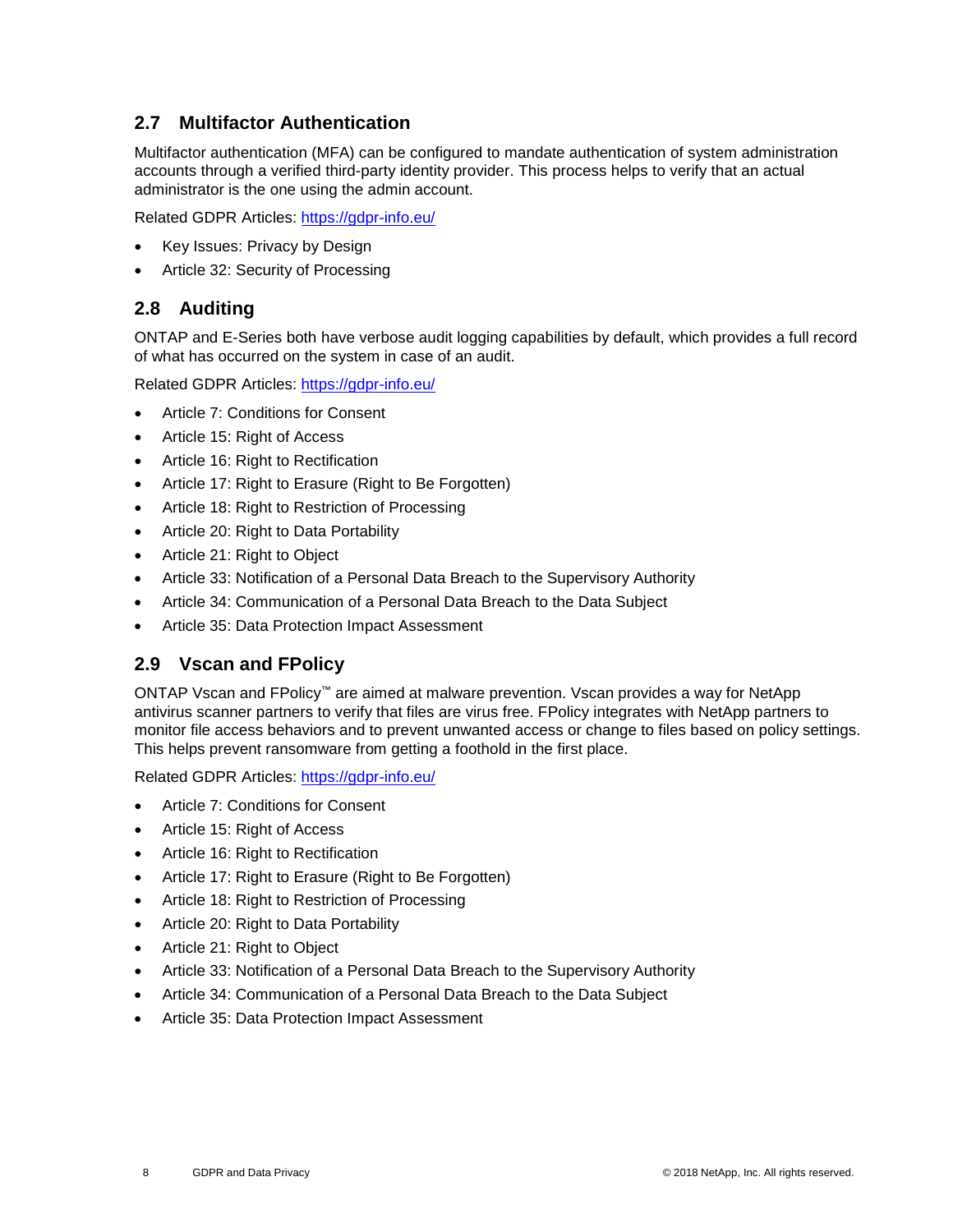#### <span id="page-8-0"></span>**2.10 Metro Cluster Cluster**

A NetApp MetroCluster™ cluster is a zero-recovery point objective (RPO) ONTAP solution that provides data availability across large distances, typically for business continuity across different campuses.

Related GDPR Articles: <https://gdpr-info.eu/>

- Article 20: Right to Data Portability
- Article 25: Data Protection by Design and by Default
- Articles 44 50: Data Transfers

#### <span id="page-8-1"></span>**2.11 Secure Purge**

In ONTAP 9.4 and later, secure purge provides the capability to cryptographically shred individual files from solid-state drives (SSDs) with no down time. All other files remain untouched and online. This is important because when you delete a file from an SSD drive it doesn't necessarily overwrite or remove that file due to flash drive wear leveling. GDPR requires "right to erasure," and secure purge is a key feature that addresses that requirement for SSDs.

Related GDPR Articles: <https://gdpr-info.eu/>

<span id="page-8-2"></span>• Article 17: Right to Erasure (Right to Be Forgotten)

## **3 Summary**

Data privacy laws and regulations continue to require organizations to protect individuals' personal data, no matter where that data may live. GDPR is probably only the first of many such changes to come. Another recent piece of legislation in the privacy arena is the California Consumer Privacy Act of 2018. NetApp offers a comprehensive set of technology solutions that can help organizations meet their data privacy framework goals.

# <span id="page-8-3"></span>**Where to Find Additional Information**

To learn more about the information described in this document, refer to the following documents and/or websites:

- NetApp GDPR Site www.netapp.com/us/info/gdpr.aspx
- NetApp Data Security Site www.netapp.com/us/products/data-security/index.aspx
- NetApp Partner Directory <https://partner-connect.netapp.com/us/partner-directory>
- **FPolicy Solutions** www.netapp.com/us/search/index.aspx?q=fpolicy

# <span id="page-8-4"></span>**Version History**

| <b>Version</b> | <b>Date</b>  | Document Version History |
|----------------|--------------|--------------------------|
| Version 1.0    | October 2018 | Initial Release          |